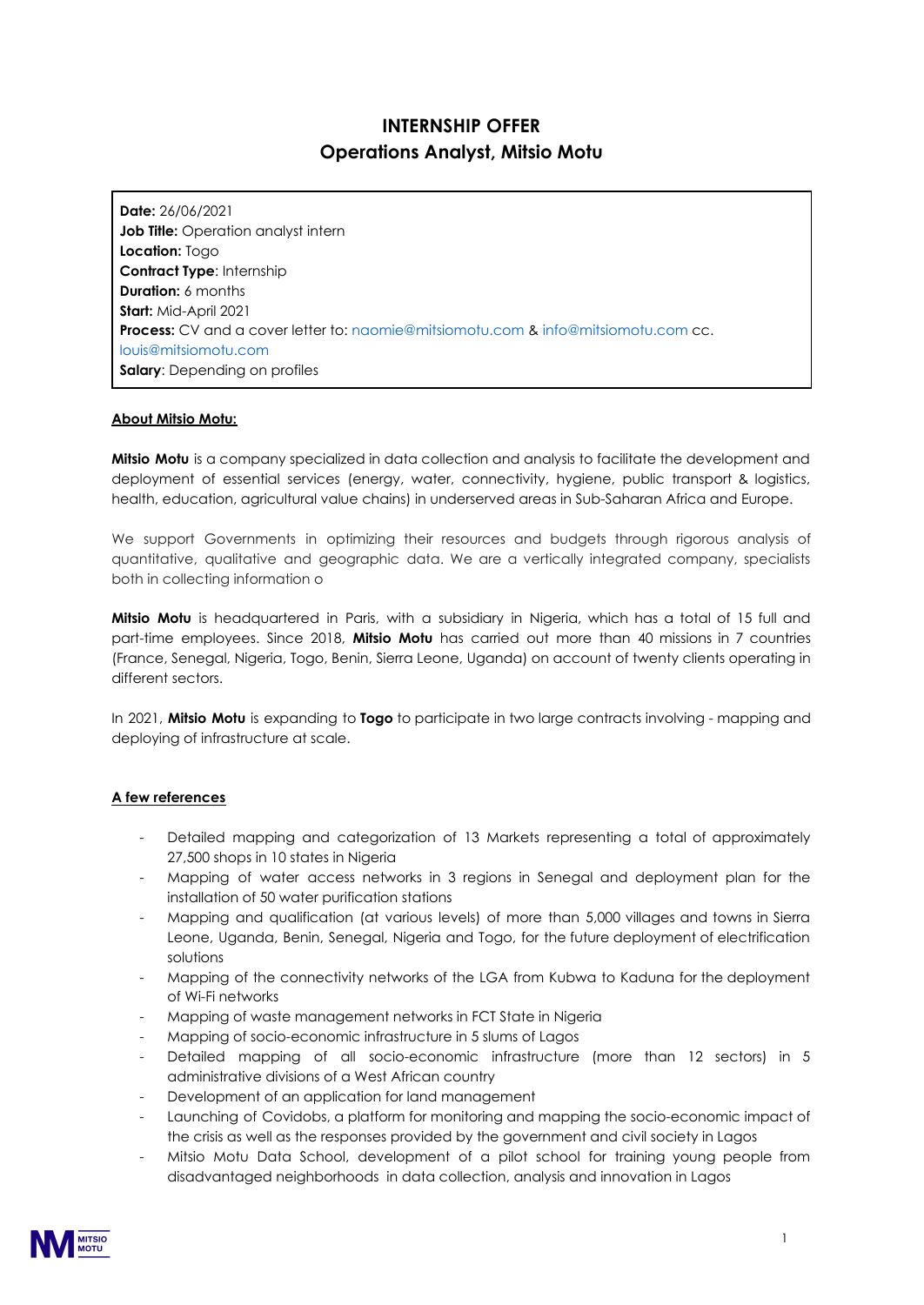# **Type of contract:**

- Full time internship
- 6 months from mid-April 2021
- Competitive salary according to profile
- International transport, housing, health insurance, field travel cost, will be covered

## **Mission and tasks:**

- Day-to-day monitoring and management of information collection in several sectors (electricity, health, education, etc.)
- Implementation, optimization and documentation of data collection processes, in conjunction with the Data department and the Technical department
- Development and monitoring of dashboard and performance indicators
- Operational data analysis
- Proposal and testing of new methodologies
- Reporting of daily activities to the Operations Department

### **Required profile:**

- Interested in the issues and challenges of data and infrastructure development in rural, peri-urban and urban areas
- Open to African cultures and societies
- Sociable, you quickly integrate into a previously constituted team
- Endowed with good interpersonal skills, with all types of interlocutors (administration, private sector, citizens, etc.)
- Resilient and able to work in the field in sometimes operationally challenging environments
- In good physical condition and mobile (a lot of walking, road, static holding, standing)
- "Result Oriented", and able to find solutions in emergency situations
- Autonomous, inclined to propose initiatives to optimize teamwork
- Attentive to details, with a spirit of quantitative and qualitative analysis
- Wishing to participate in several projects with positive social impacts

### **Key skills:**

- French (Fluent), English (C1)
- Proficiency in managing team tools

### **Academic and professional profile**

- Graduate master programs (Business school, Engineering) and Scientific universities

### **Previous professional experiences are valued but not mandatory:**

- In Consulting, Start-up, Design office, Large companies, Research, Development Institution in Data Analyst functions, in sectors with high quantitative and / or geographic density
- Successful team management experience
- In West / Sub-Saharan Africa, especially in a "global south country"
- In the field of infrastructure or essential services